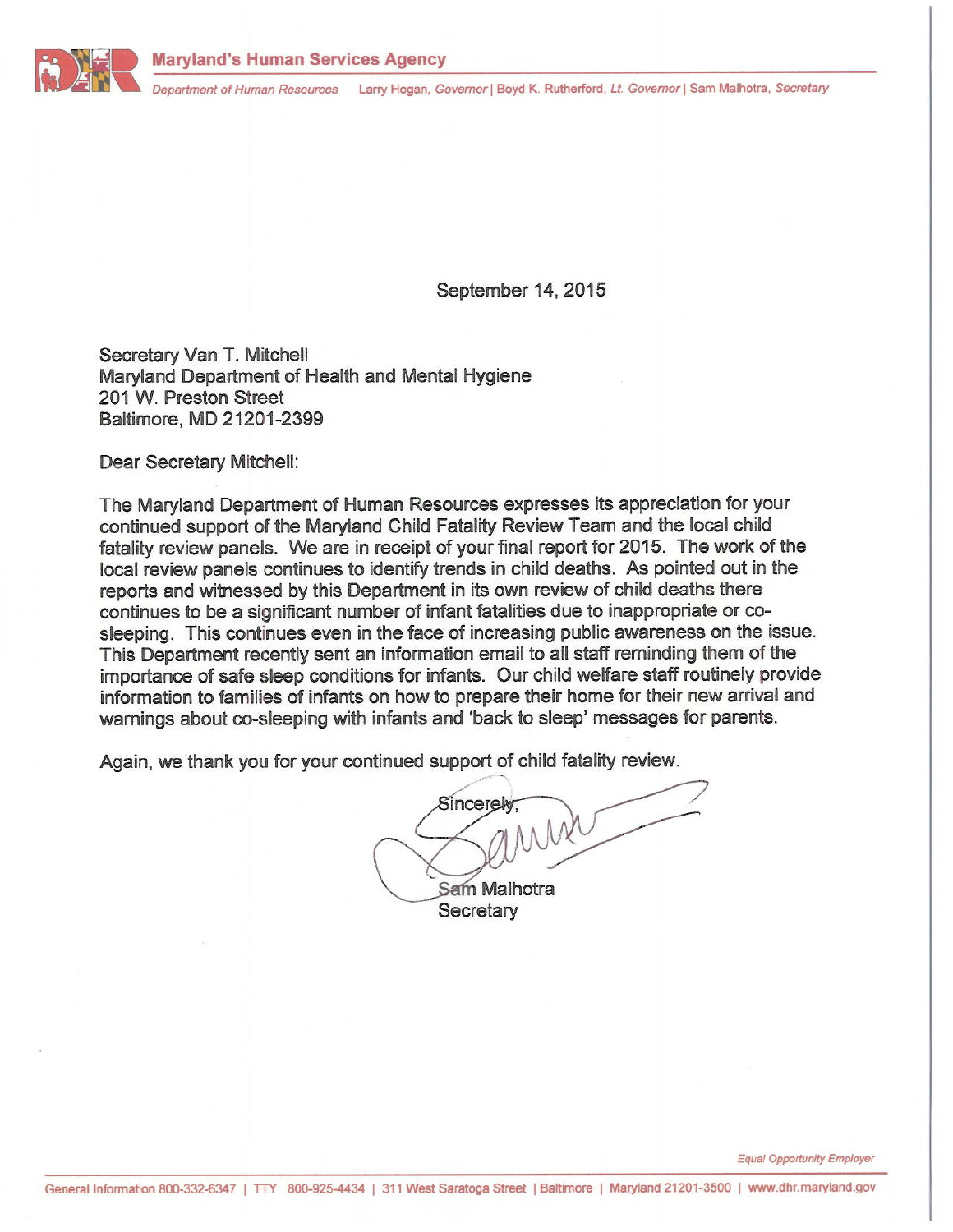# **MARYLAND STATE CHILD FATALITY REVIEW TEAM**

2015 Annual Legislative Report

Health-General Article, § 5-704(b)(12)

Larry Hogan Boyd K. Rutherford Van T. Mitchell<br>Governor Lt. Governor Secretary, Depar

 Governor Lt. Governor Secretary, Department of Health and Mental Hygiene

http://phpa.dhmh.maryland.gov/mch/SitePages/cfr-home.asp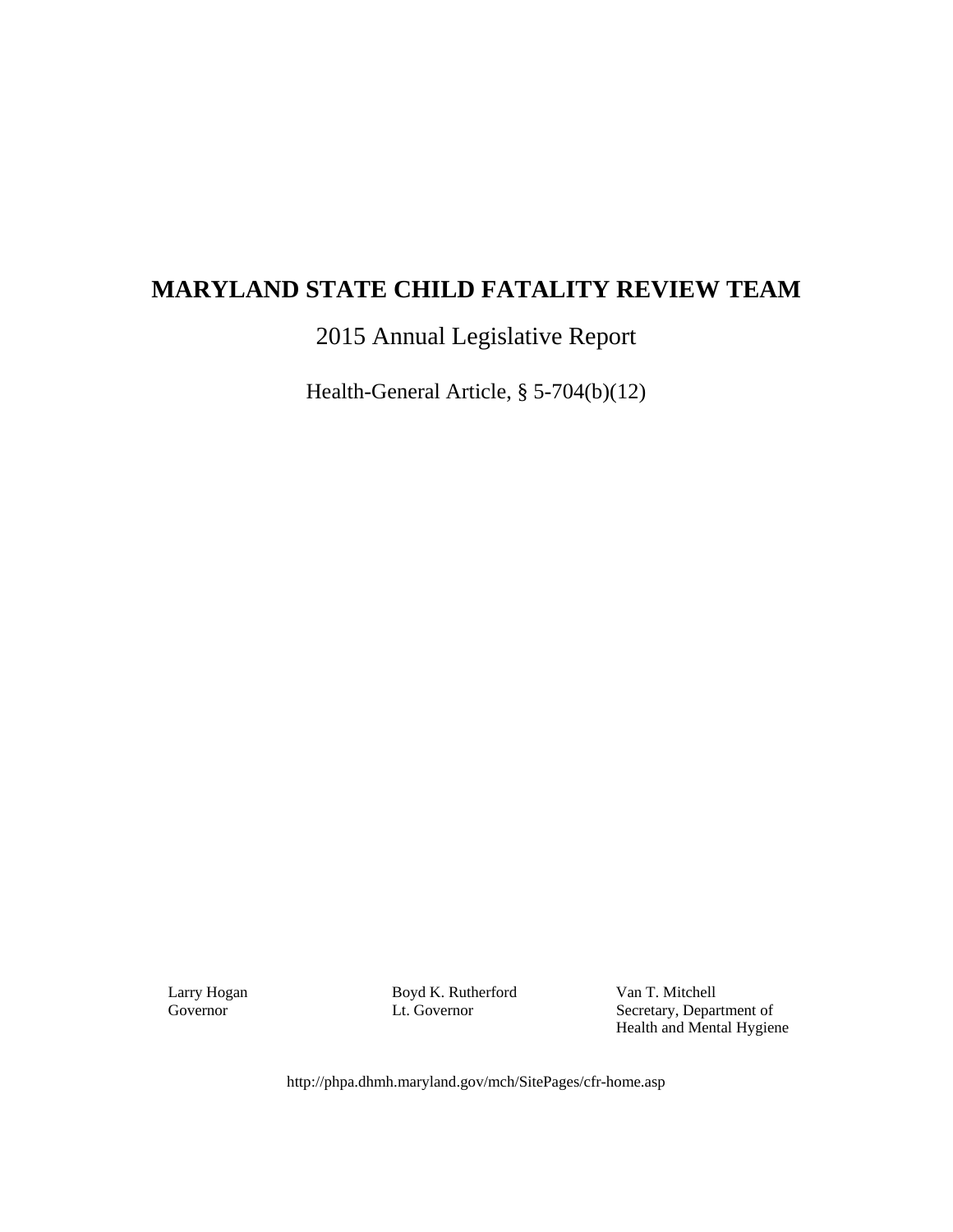### **TABLE OF CONTENTS**

| Appendix C: Maryland State Child Fatality Review Team Annual Meeting Agenda18 |  |
|-------------------------------------------------------------------------------|--|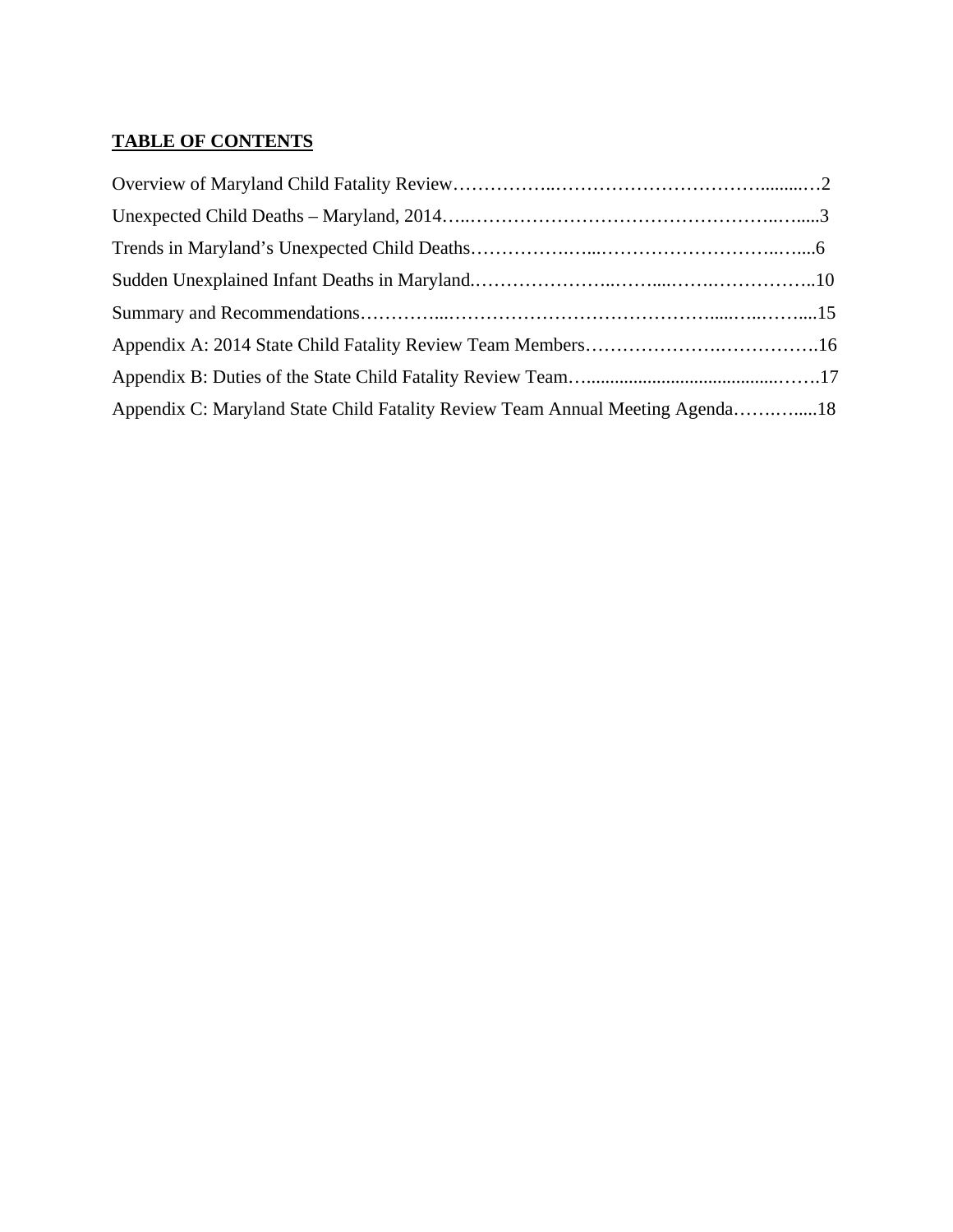### **Overview of Maryland Child Fatality Review**

Child Fatality Review is a systematic, multi-agency, multi-disciplinary review of unexpected child deaths. This review process, which began in Los Angeles in 1978 as a mechanism to identify fatal child abuse and neglect, has grown into a national system to examine child fatalities within the context of prevention.

The purpose of the Maryland State Child Fatality Review (CFR) Team is to prevent child deaths by: (1) understanding the causes and incidence of child deaths; (2) implementing changes within the agencies represented on the State CFR Team to prevent child deaths; and (3) advising the Governor, the General Assembly, and the public on changes to law, policy, and practice to prevent child deaths. The State CFR Team envisions the elimination of preventable child fatalities by successfully using the CFR process to understand the circumstances around incidents of child fatality, and to recommend strategies for prevention of future fatalities.

The Maryland CFR Program, established in statute in 1999, is housed within the Department of Health and Mental Hygiene (DHMH) for budgetary and administrative purposes. The 25 member State CFR Team is comprised of representatives from multiple State agencies and professional organizations, as well as two pediatricians and 11 members of the general public with interest and expertise in child safety and welfare who are appointed by the Governor (see Appendix A). The State CFR Team meets at least four times a year to address 13 statutorilymandated duties (see Appendix B). One of these meetings is in conjunction with an all-day training for local CFR team members on select topics related to child fatality issues (see Appendix C).

The State CFR Team oversees the efforts of local CFR teams that operate in each jurisdiction. Each month the local CFR teams receive notice from the Office of the Chief Medical Examiner (OCME) of unexpected resident child deaths (under age 18). The local CFR teams are required to review each of these deaths. Local teams meet at least quarterly to review cases and make recommendations for local level systems changes to statute, policy, or practice to prevent future child deaths, and work to implement these recommendations. This report covers data for calendar year 2014 OCME referred deaths.

Other teams in Maryland have similar charges to prevent child injury and death. The State Council on Child Abuse and Neglect (SCCAN) and the Citizen Review Board for Children (CRBC) examine policies and practices for protecting children. The State CFR Team is encouraged to work collaboratively with SCCAN and CRBC to coordinate prevention efforts. Also, the DHMH Morbidity, Mortality, and Quality Review Committee (MMQRC), established by legislation in 2008, is charged with reviewing morbidity and mortality associated with pregnancy, childbirth, infancy, and early childhood. The MMQRC provides another opportunity for review and dissemination of information and recommendations developed through the CFR process. The local CFR teams also work collaboratively with local Fetal and Infant Mortality Review (FIMR) teams in each jurisdiction.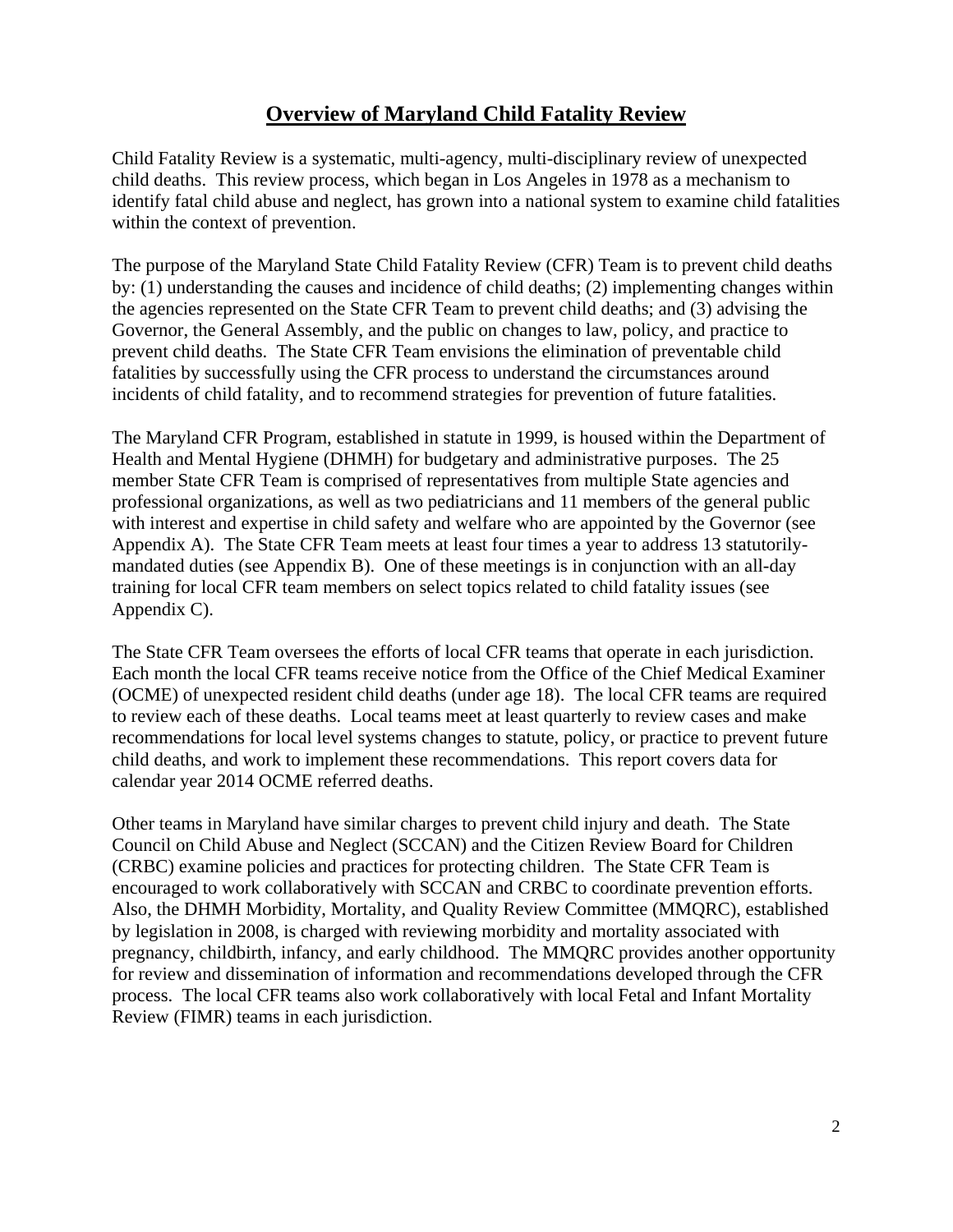### **Unexpected Child Deaths - Maryland, 2014**

Childhood deaths are a major public health concern, as many of these deaths are preventable. Surveillance of childhood deaths is important because it helps to measure the magnitude of the problem, and helps to assess the causes and populations affected. These data are crucial in identifying trends and targeting interventions to prevent childhood deaths. The CFR process reviews unexpected child deaths referred by the OCME. This subset of child deaths includes cases of Sudden Unexplained Infant Death (SUID), unintentional injury, homicide, suicide, and some deaths due to natural causes.

In 2014, the OCME referred 178 child deaths to the local CFR teams for review. Figure 1 shows the distribution of these deaths by age. Seventy-seven deaths (43 percent) occurred among infants (under one year of age). Of the 178 child deaths, 114 deaths (64 percent) occurred among male children and 64 deaths (36 percent) among female children (see Figure 5).



Source: OCME Referral Tracker (i); referrals made as of  $4/27/2015$ (i) OCME database of cases referred for local CFR team review

Figure 2 shows the distribution of 2014 OCME referred deaths by race and ethnicity. Deaths among non-Hispanic Black children were 1.8 times more frequent than deaths among non-Hispanic White children, and five times more frequent than deaths among Hispanic children.



Source: OCME Referral Tracker; referrals made as of 4/27/2015. NH: Non-Hispanic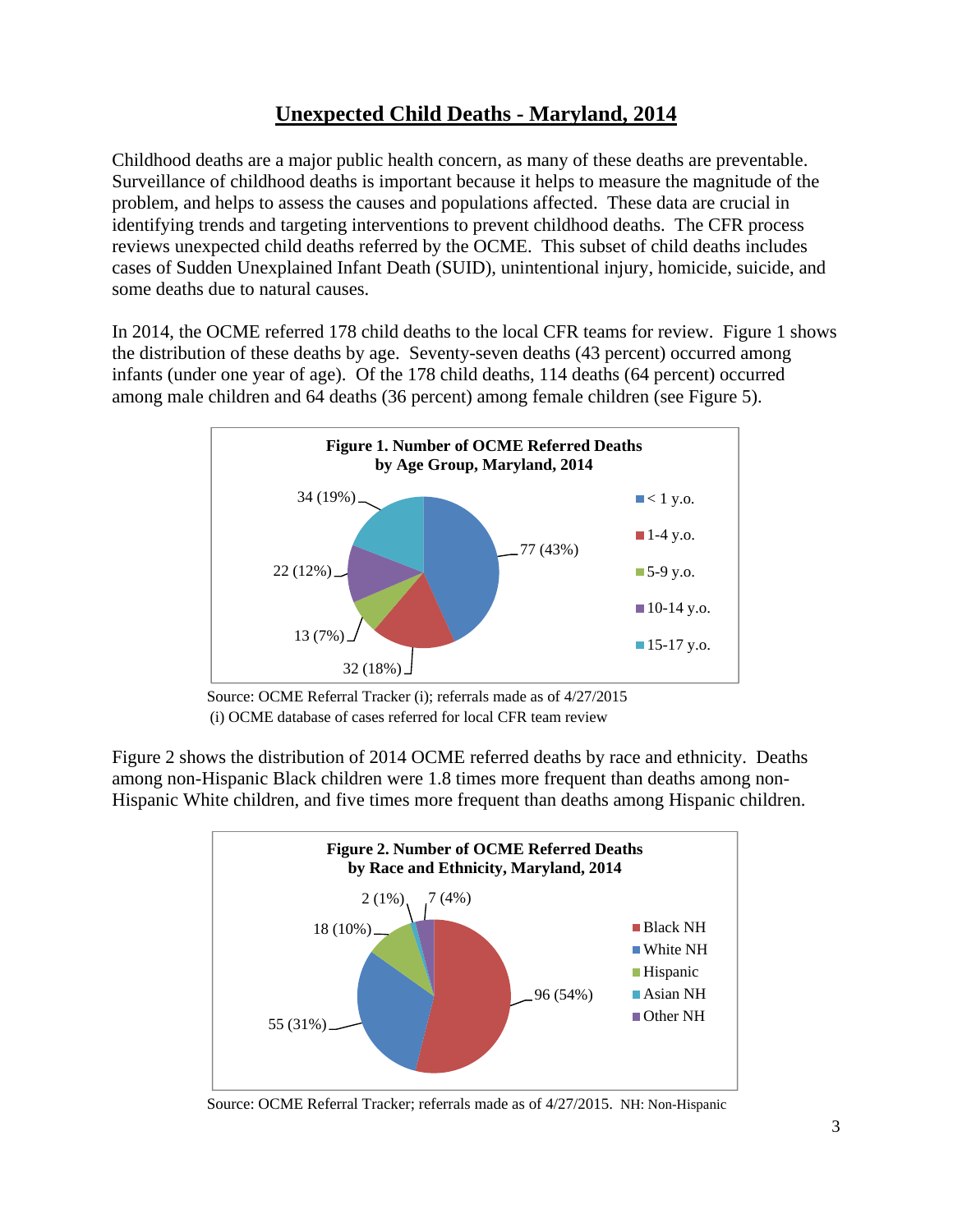In Table 1, the number and percentage of OCME referred deaths occurring in 2014 are shown by cause of death category. Among the 178 referred deaths, the three leading causes of death were SUID, injury, and homicide. Together these three causes accounted for 67 percent of all OCME referred deaths. For five cases from 2014, the final cause of death is still pending.

The OCME defines SUID as, "…the sudden death of an infant less than one year of age that cannot be explained after a thorough investigation is conducted, including a complete autopsy, examination of the death scene, and a review of the clinical history. All potentially non-natural causes of death cannot reasonably be excluded by the investigation and/or there is an issue of concern; for example an unsafe sleeping environment or other environmental concerns, previous SIDS in the immediate family, healed unexplained injuries, parental substance abuse etc." Sudden Infant Death Syndrome (SIDS) is included in this category.

The leading cause of unexpected child death in 2014 was SUID. Maryland SUID cases will be reviewed in greater detail later in this report.

|                                | <b>Table 1. OCME Referred Deaths</b><br>by Cause of Death Category, Maryland, 2014 |                    |  |  |
|--------------------------------|------------------------------------------------------------------------------------|--------------------|--|--|
|                                | #                                                                                  | $\frac{0}{\alpha}$ |  |  |
| SUID*                          | 50                                                                                 | 28.1               |  |  |
| Injury                         | 47                                                                                 | 26.4               |  |  |
| Homicide                       | 22                                                                                 | 12.4               |  |  |
| Infectious Disease             | 18                                                                                 | 10.1               |  |  |
| Suicide                        | 15                                                                                 | 8.4                |  |  |
| <b>Other Medical Condition</b> | 14                                                                                 | 7.9                |  |  |
| Pending                        | 5                                                                                  | 2.8                |  |  |
| SUDIC**                        | 4                                                                                  | 2.3                |  |  |
| <b>Birth Related</b>           | 3                                                                                  | 1.7                |  |  |
| Total                          | 178                                                                                | 100                |  |  |

Source: OCME Referral Tracker; referrals made as of 4/27/2015 \*Sudden unexplained infant death (<1 y.o.)

\*\* Sudden unexplained death in childhood (1-17 y.o.)

Injury was the second leading cause of 2014 OCME referred deaths. Table 2 further breaks down the injury deaths by subcategory. Asphyxia (which includes suffocation, strangulation, choking, confinement in a tight space, etc.) was the most frequent subcategory of injury death (38 percent), followed by motor vehicle accidents (MVAs) (28 percent), and fire and burns (19 percent). These three types of injuries accounted for 85 percent of all injury deaths.

Local CFR teams reported seven deaths (four percent) resulting from "confirmed" abuse or neglect among the 178 deaths occurring in 2014. This means there was a finding of "indicated" abuse or neglect by Child Protective Services or police investigation.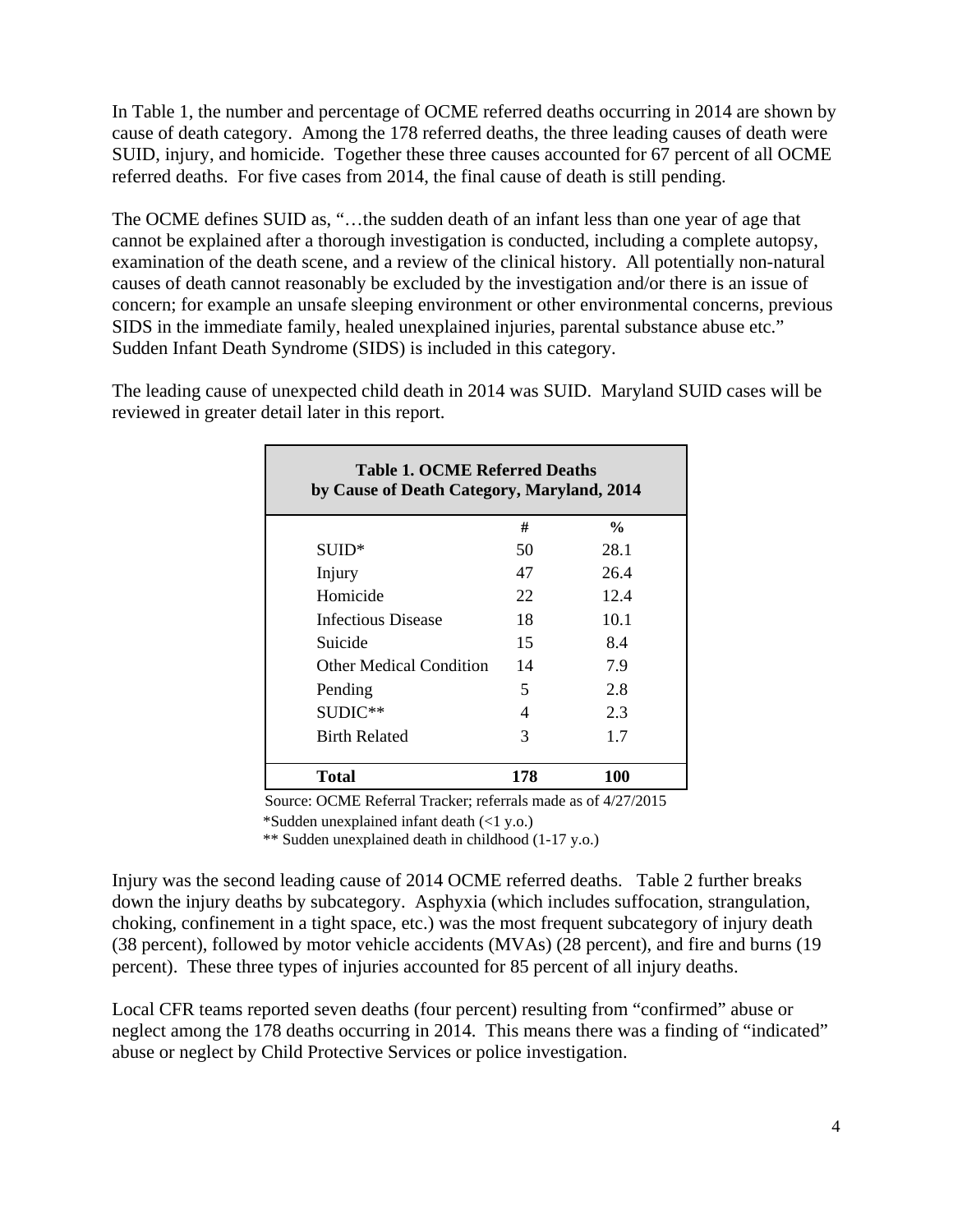| <b>Table 2. OCME Referred</b><br><b>Injury Deaths by Subcategory, Maryland, 2014</b> |                       |               |  |
|--------------------------------------------------------------------------------------|-----------------------|---------------|--|
|                                                                                      | #                     | $\frac{0}{0}$ |  |
| Asphyxia                                                                             | 18                    | 38.3          |  |
| <b>MVA</b>                                                                           | 13                    | 27.7          |  |
| Fire/Burns                                                                           | 9                     | 19.1          |  |
| Poisoning                                                                            | 3                     | 6.4           |  |
| Hyperthermia                                                                         | $\mathcal{D}_{\cdot}$ | 4.3           |  |
| <b>Building Collapse</b>                                                             |                       | 2.1           |  |
| Stabbing/Cutting                                                                     |                       | 2.1           |  |
| <b>Total</b>                                                                         |                       | 100           |  |

Source: OCME Referral Tracker; referrals made as of 4/27/2015

In Table 3, the number and percentage of deaths in 2014 are shown by jurisdiction of residence of the child at the time of death. Five jurisdictions (Baltimore City; Montgomery, Baltimore, Prince George's, and Anne Arundel Counties) accounted for 69 percent of all referred child deaths. Approximately one quarter of all OCME referred deaths occurred among Baltimore City resident children.

| <b>Table 3. OCME Referred Deaths</b>         |                |                  |  |
|----------------------------------------------|----------------|------------------|--|
| by Jurisdiction of Residence, Maryland, 2014 |                |                  |  |
|                                              | #              | $\frac{6}{9}$    |  |
| <b>Baltimore City</b>                        | 46             | 25.8             |  |
| Montgomery                                   | 31             | 17.4             |  |
| <b>Baltimore County</b>                      | 21             | 11.8             |  |
| Prince George's                              | 14             | 7.9              |  |
| Anne Arundel                                 | 11             | 6.2              |  |
| Harford                                      | 9              | 5.1              |  |
| Washington                                   | 9              | 5.1              |  |
| Frederick                                    | $\overline{7}$ | 3.9              |  |
| Allegany                                     | 5              | 2.8              |  |
| St. Mary's                                   |                | 2.8              |  |
| Carroll                                      | $rac{5}{3}$    | 1.7              |  |
| Cecil                                        | $\frac{3}{3}$  | 1.7              |  |
| Charles                                      |                | 1.7              |  |
| Caroline                                     | $\overline{c}$ | 1.1              |  |
| Howard                                       | $\overline{c}$ | 1.1              |  |
| Somerset                                     | $\overline{c}$ | 1.1              |  |
| Wicomico                                     | $\overline{c}$ | 1.1              |  |
| Calvert                                      | $\mathbf{1}$   | 0.6              |  |
| Dorchester                                   | $\mathbf{1}$   | 0.6              |  |
| Garrett                                      | 1              | 0.6              |  |
| Kent                                         | $\theta$       | $\boldsymbol{0}$ |  |
| Queen Anne's                                 | $\theta$       | $\theta$         |  |
| Talbot                                       | $\overline{0}$ | $\overline{0}$   |  |
| Worcester                                    | $\Omega$       | $\theta$         |  |
|                                              |                |                  |  |
| <b>Total</b>                                 | 178            | 100              |  |

Source: OCME Referral Tracker; referrals made as of 4/27/2015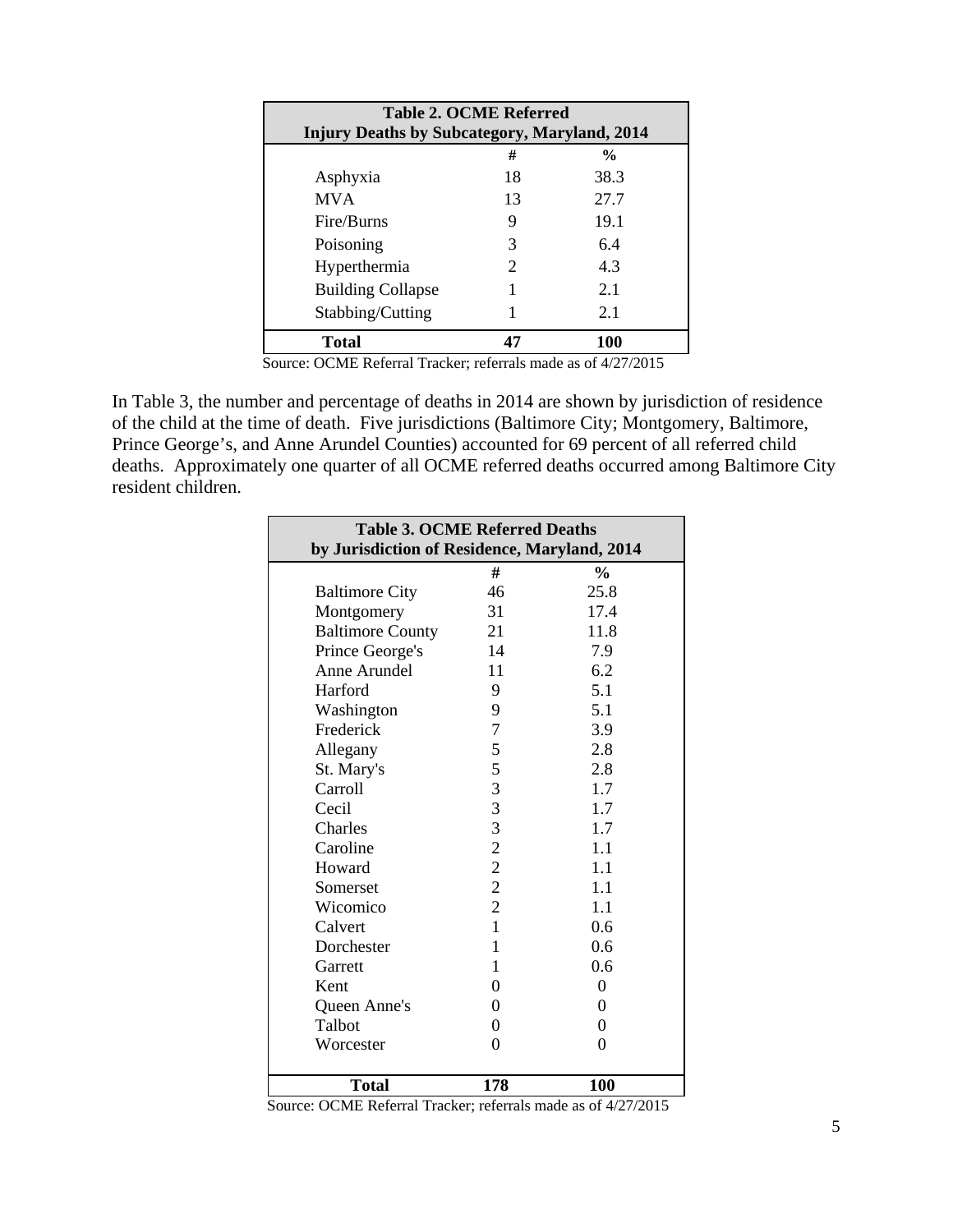## **Trends in Maryland's Unexpected Child Deaths**

Figure 3 shows the annual number of unexpected child deaths referred by the OCME for the past ten years (2005 to 2014). The annual number of referred deaths changed very little from the beginning of the CFR program in 2000 through 2008; however, from 2008 to 2014 the number of referred deaths has decreased by 37 percent. This represents an actual decrease in the number of unexpected child deaths in the State since there has been no change in the case selection or reporting process during that period.



Source: OCME Referral Tracker; 2014 referrals made as of 4/27/2015

During the period from 2010 to 2014, the largest decline in OCME referred deaths by age group was among teens age 15 to 17 (Figure 4). In this age group, deaths decreased by 45 percent. Referred deaths among other age groups showed little if any change during this period.



Source: OCME Referral Tracker; 2014 referrals made as of 4/27/2015

During the same period (2010 to 2014), deaths among male children decreased by 10 percent while those among female children decreased by nine percent (Figure 5). The disparity in deaths by gender persisted with unexpected deaths 1.8 times more likely among male children than among female children in 2014.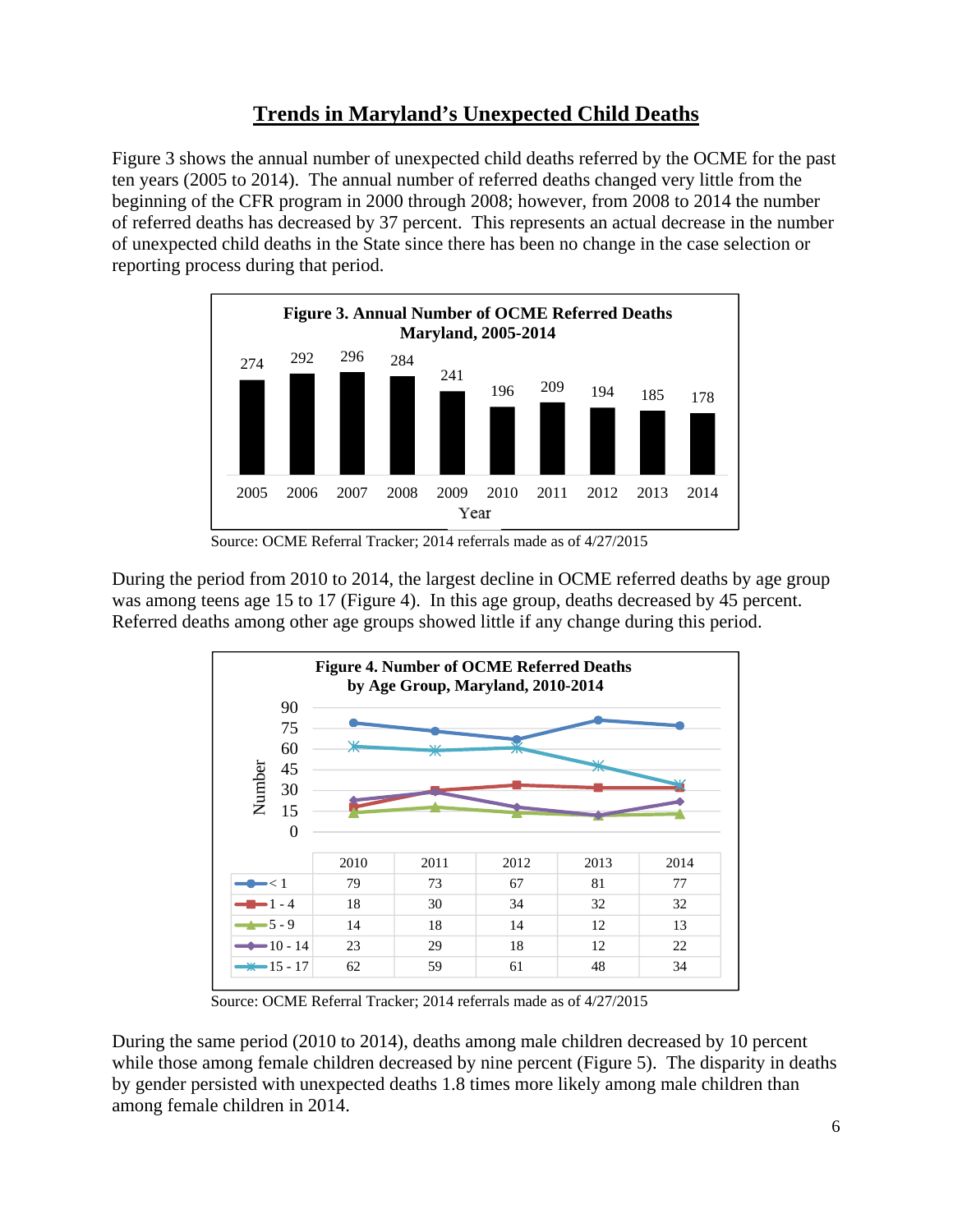

Source: OCME Referral Tracker; referrals made as of 4/27/2015

Similarly, Figure 6 shows the continued disparities among racial and ethnic groups. Deaths among non-Hispanic Black children were 1.4 to 1.9 times more frequent than deaths among non-Hispanic White children, and 5.3 to 12.3 times more frequent than deaths among Hispanic children. Between 2010 and 2014, OCME referred deaths among non-Hispanic Black children decreased by 16 percent, while those among non-Hispanic White children decreased by 10 percent. Referred deaths among Hispanic children remained much lower, but increased by six percent in 2014.



Source: OCME Referral Tracker; 2014 referrals made as of 4/27/2015. NH: Non-Hispanic

Figure 7 shows the number of OCME referred deaths by cause of death for the past five years. Injury was the leading cause and SUID the second leading cause of death for each year except 2014 when SUID became the leading cause. Since 2010, injury deaths have decreased by 36 percent while SUID deaths have increased by 19 percent. Deaths due to homicide decreased by 29 percent from 2010 to 2014; deaths due to suicide were essentially unchanged during this period.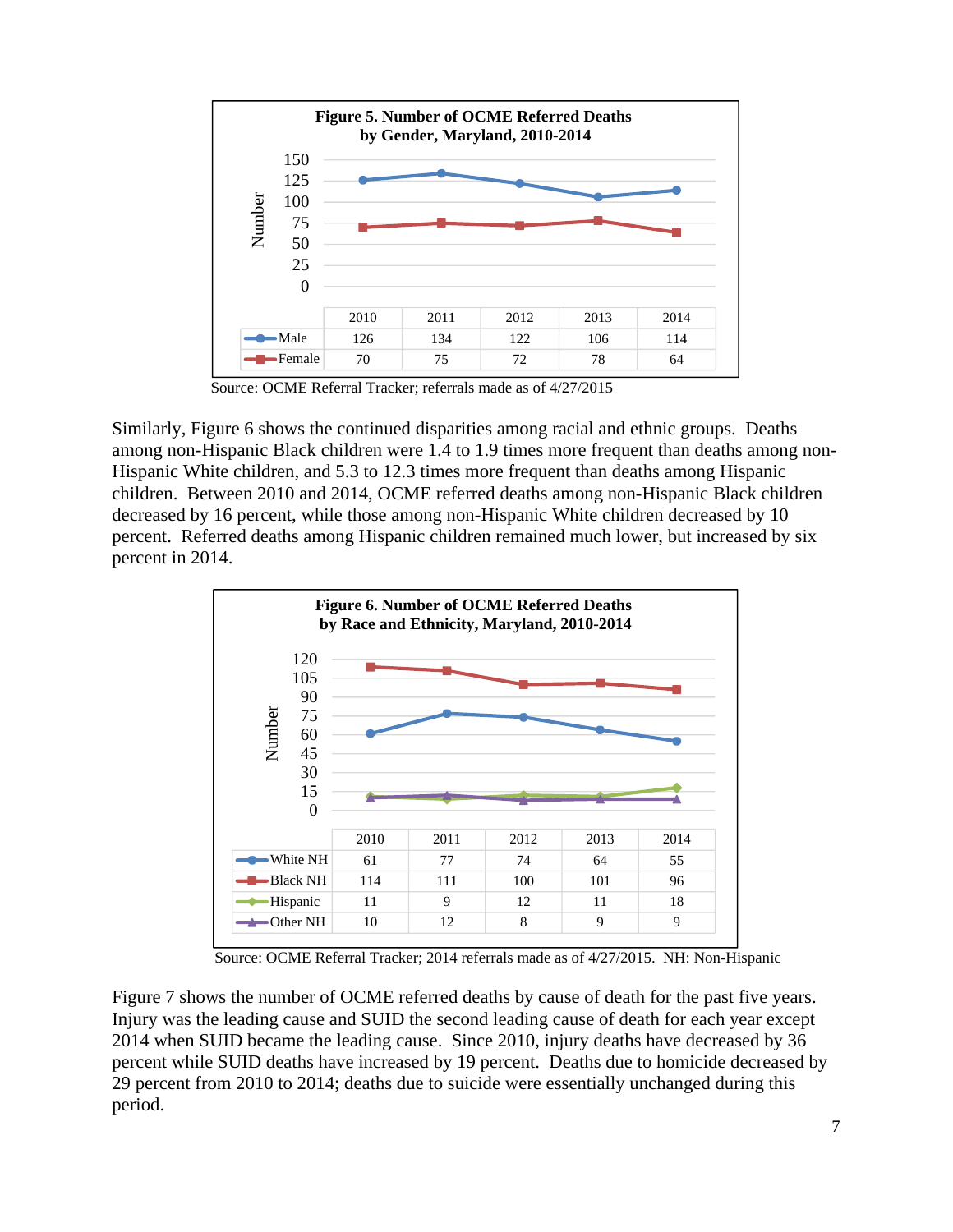

Source: OCME Referral Tracker; 2014 referrals made as of 4/27/2015

Figure 8 shows the subcategories of injury deaths over the past five years. The decrease in injury deaths since 2010 was due primarily to a decrease in deaths from motor vehicle accidents and asphyxia. Motor vehicle involved deaths decreased by 52 percent, and deaths from asphyxia decreased by 25 percent. Although the numbers are small, drug related deaths also decreased steadily during this period, from seven deaths in 2010 to zero in 2014.



Source: OCME Referral Tracker; referrals made as of 4/27/2015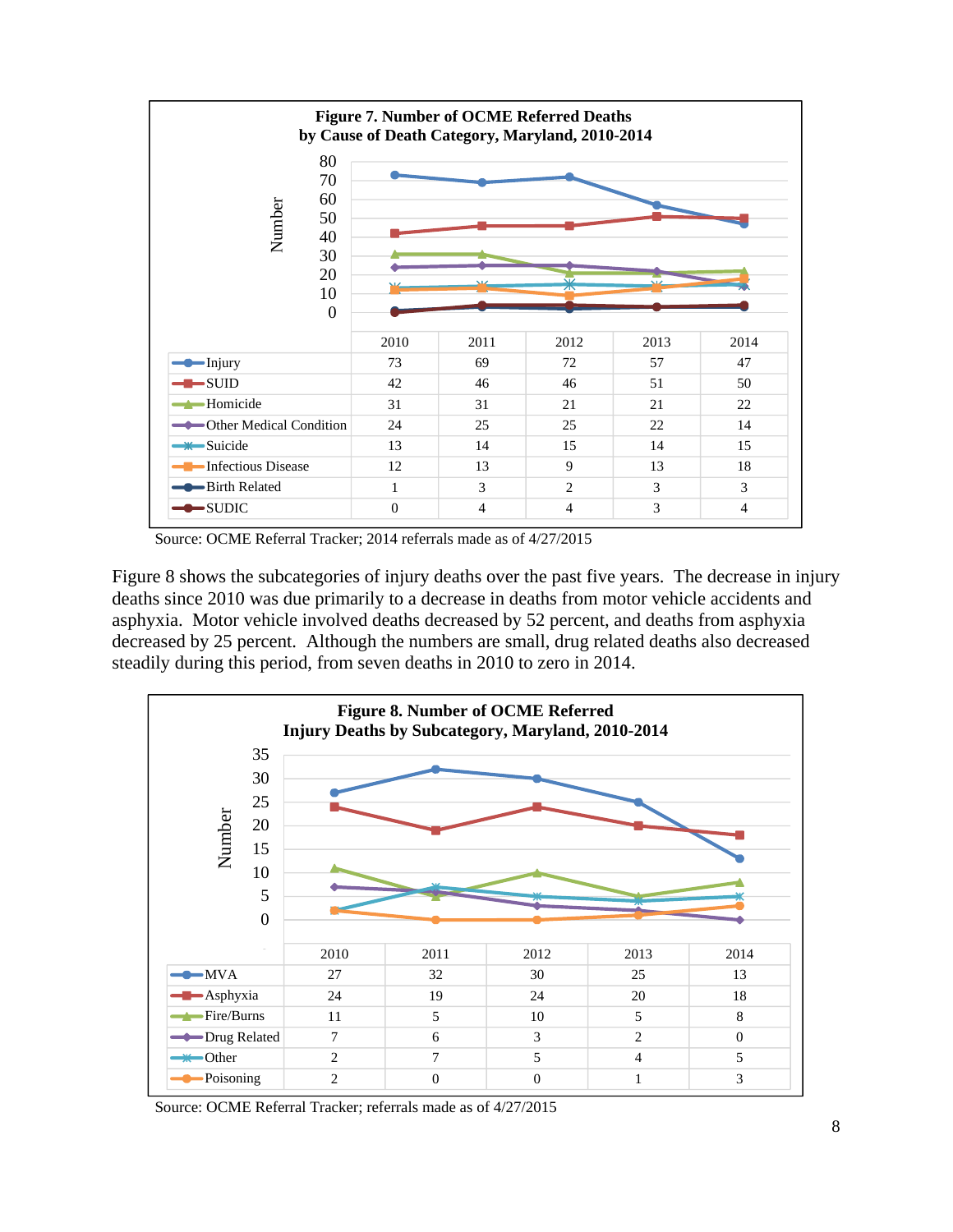Table 4 shows the number of OCME referred deaths by jurisdiction of residence of the child at the time of death. During the period from 2010 to 2014, the number of resident child deaths decreased in Prince George's county by 63 percent, and in Baltimore City by 18 percent. In Montgomery County, the number of referred deaths has almost tripled since 2010, with the greatest increase in the OCME referred deaths occurring between 2013 and 2014.

| <b>Table 4. Number of OCME Referred Deaths</b><br>by Jurisdiction of Residence, Maryland, 2010-2014 |                |                |                |                |                |                |
|-----------------------------------------------------------------------------------------------------|----------------|----------------|----------------|----------------|----------------|----------------|
|                                                                                                     | 2010           | 2011           | 2012           | 2013           | 2014           | <b>Total</b>   |
|                                                                                                     |                |                |                |                |                |                |
| <b>Baltimore City</b>                                                                               | 56             | 55             | 48             | 40             | 46             | 245            |
| Prince George's                                                                                     | 38             | 31             | 20             | 27             | 14             | 130            |
| <b>Baltimore County</b>                                                                             | 19             | 22             | 23             | 19             | 21             | 104            |
| Montgomery                                                                                          | 11             | 10             | 19             | 15             | 31             | 86             |
| Anne Arundel                                                                                        | 9              | 20             | 19             | 12             | 11             | 71             |
| Harford                                                                                             | 13             | 8              | 12             | 13             | 9              | 55             |
| Washington                                                                                          | 6              | 5              | 6              | 7              | 9              | 33             |
| Frederick                                                                                           | 4              | 9              | $\mathbf{1}$   | 11             | 7              | 32             |
| Cecil                                                                                               | 8              | 10             | 5              | 3              | 3              | 29             |
| Charles                                                                                             | $\overline{4}$ | $\overline{7}$ | 5              | 9              | 3              | 28             |
| Howard                                                                                              | $\overline{4}$ | 7              | 9              | 6              | $\overline{2}$ | 28             |
| Carroll                                                                                             | 3              | 5              | 5              | 3              | 3              | 19             |
| Allegany                                                                                            | $\overline{4}$ | $\overline{2}$ | $\overline{3}$ | 3              | 5              | 17             |
| Wicomico                                                                                            | 3              | 3              | 5              | 3              | $\overline{2}$ | 16             |
| Caroline                                                                                            | $\overline{4}$ | $\mathbf{1}$   | 5              | $\overline{2}$ | $\overline{2}$ | 14             |
| St. Mary's                                                                                          | $\overline{4}$ | 3              | 1              | $\mathbf{1}$   | 5              | 14             |
| Calvert                                                                                             | $\overline{2}$ | 3              | $\overline{4}$ | $\mathbf{1}$   | $\mathbf{1}$   | 11             |
| Talbot                                                                                              | $\mathbf{1}$   | 3              | $\overline{2}$ | $\mathbf{1}$   | $\theta$       | $\overline{7}$ |
| Worcester                                                                                           | 1              | $\overline{2}$ | $\mathbf{1}$   | 3              | $\theta$       | $\overline{7}$ |
| Queen Anne's                                                                                        | $\overline{c}$ | $\overline{2}$ | 1              | $\Omega$       | $\Omega$       | 5              |
| Dorchester                                                                                          | $\overline{0}$ | $\overline{0}$ | $\overline{0}$ | 3              | 1              | 4              |
| Garrett                                                                                             | $\Omega$       | $\overline{0}$ | $\overline{0}$ | $\overline{2}$ | $\mathbf{1}$   | 3              |
| Kent                                                                                                | $\overline{0}$ | $\mathbf{1}$   | $\overline{0}$ | $\mathbf{1}$   | $\overline{0}$ | $\overline{2}$ |
| Somerset                                                                                            | $\overline{0}$ | $\overline{0}$ | $\overline{0}$ | $\overline{0}$ | 2              | $\overline{2}$ |
| <b>Total</b>                                                                                        | 196            | 209            | 194            | 185            | 178            | 962            |

Source: OCME Referral Tracker; 2014 referrals made as of 4/27/2015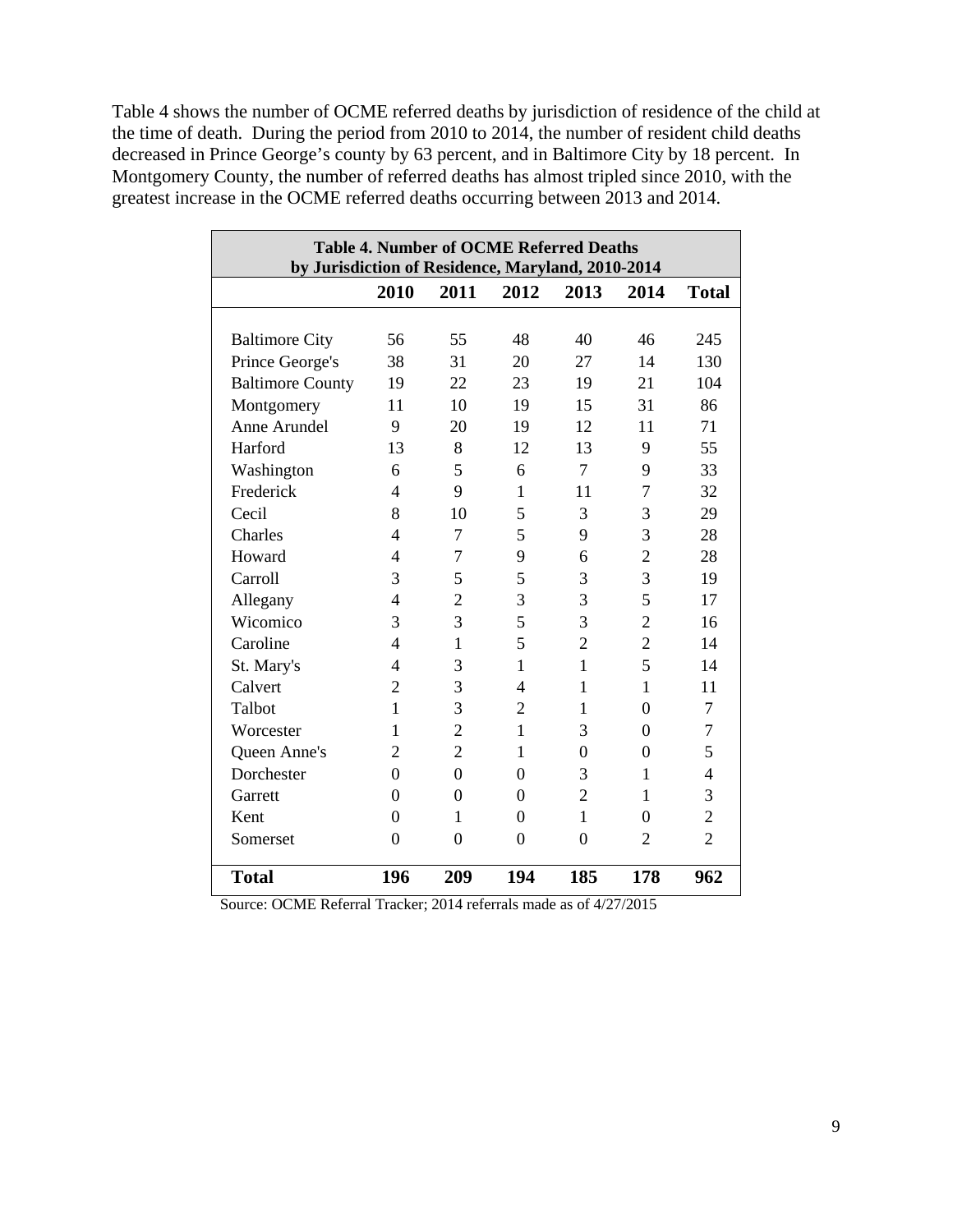## **Sudden Unexplained Infant Deaths in Maryland**

Among the OCME referred deaths occurring in Maryland in 2014, Sudden Unexplained Infant Death (also called Sudden Unexpected Infant Death) or SUID was the leading cause of death for the first time. SUID is the sudden death of an infant less than one year of age that cannot be fully explained after a thorough review of the medical history, a complete autopsy, and examination of the death scene. Approximately 3,500 infants die suddenly and unexpectedly each year in the United States. The majority of these deaths occur while the infant is sleeping in an unsafe sleep environment. The majority of these deaths could have been prevented if safe sleep practices were always followed. Key components of a safe sleep environment are placing infants to sleep alone, on their backs, on a firm sleep surface with no soft objects, and in a smoke-free environment.

While unsafe sleep factors are present in a majority of cases, an exact cause of death cannot always be determined. These deaths are often not witnessed, the death scene may be disturbed before it can be examined, key facts may be forgotten or go unreported, and there may be no autopsy finding or medical test to prove the exact cause of death (e.g. suffocation). The mechanisms that lead to many sleep-related deaths include:

- Accidental suffocation by a soft sleep surface (e.g. pillows, waterbed mattress, soft couch or chair cushions) or other soft materials placed in the infant's sleep environment (e.g. stuffed toys, blankets, crib bumpers).
- Overlay when the infant is co-sleeping with another person who rolls on top of or against the infant.
- Wedging or entrapment of the infant between two objects (e.g. a mattress and wall or bed frame, or between furniture cushions).
- Strangulation when the infant's head and neck become caught between crib railings, or the infant's neck becomes entangled in a cord or other material within the sleep environment.

Even after a thorough investigation, there are some SUID cases in which there is no evidence of non-natural cause of death or issues of concern within a reasonable degree of certainty. These cases fall under the subcategory of Sudden Infant Death Syndrome or SIDS. SIDS is a diagnosis of exclusion, assigned only when all known and possible causes of death have been ruled out.

In Maryland, the annual number of SUID cases referred by the OCME has increased by 19 percent over the past five years. A total of 236 SUID cases occurred between 2010 and 2014 (Figure 9).



Source: OCME Referral Tracker; 2014 referrals as of 4/27/15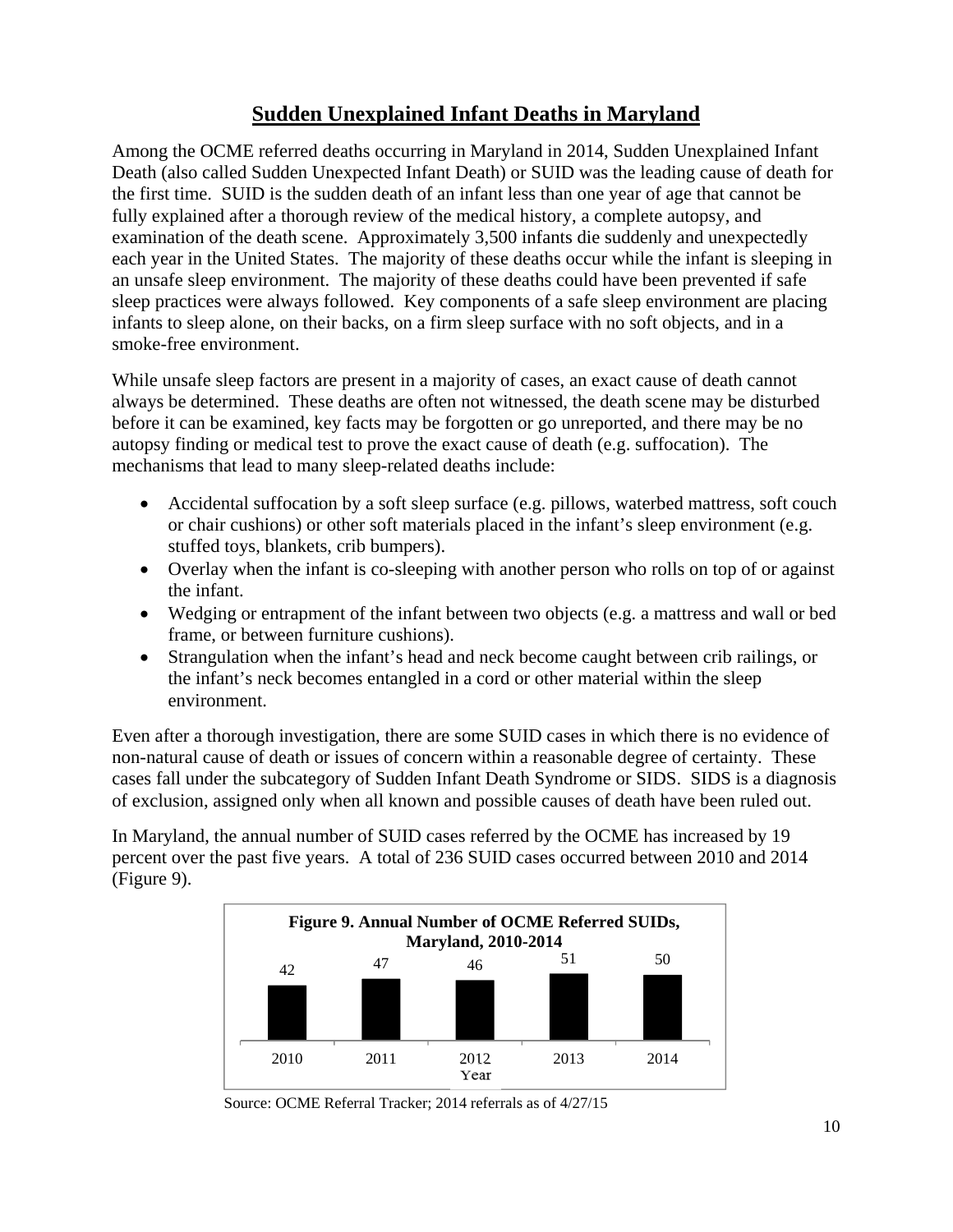Of the 236 SUIDs in Maryland during this period, 216 (92 percent) occurred in the first five months of life (Figure 10). Fifty eight percent of these deaths occurred among male infants, and 42 percent occurred among female infants (Figure 11).



Source: OCME Referral Tracker; 2014 referrals as of 4/27/15



Source: OCME Referral Tracker; 2014 referrals as of 4/27/15

Of the SUID cases occurring from 2010 to 2014, 142 deaths (60 percent) occurred among non-Hispanic Black infants. This is almost twice the number of cases among non-Hispanic White infants, and almost twelve times the number among Hispanic infants (Figure 12).



Source: OCME Referral Tracker; 2014 referrals as of 4/27/15. NH: Non-Hispanic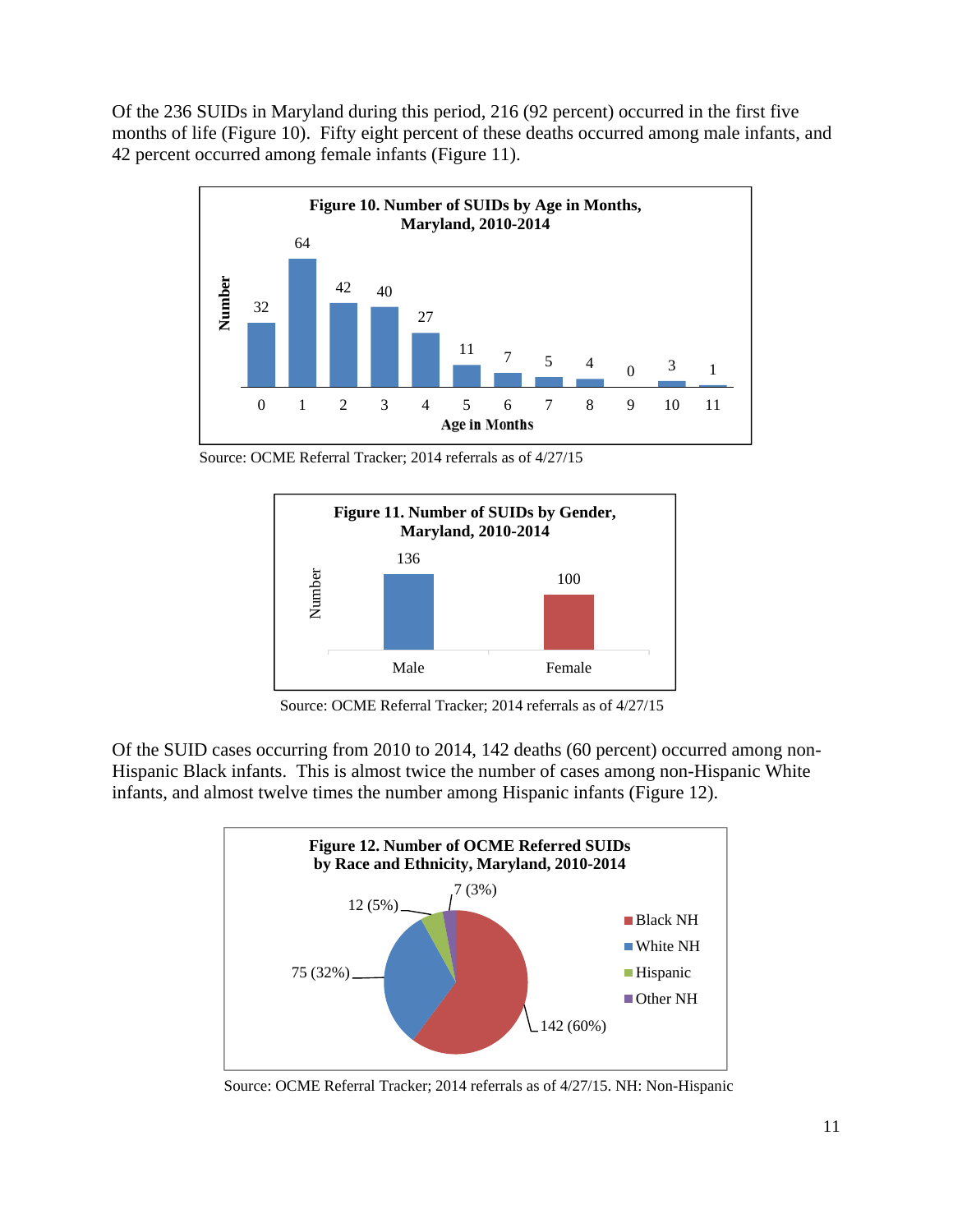Table 5 shows the number of SUIDs by jurisdiction of residence of the infant at the time of death for the last five years (2010 to 2014). The largest number of SUIDs each year occurred among residents of Baltimore City, which accounted for 31 percent of all SUIDs during this period. The number of cases in Baltimore City has changed very little over the past five years. The number of cases of SUID is small in most other jurisdictions in the State, which makes it difficult to identify trends. However, Prince George's County has had a decline in the number of SUIDs, while Baltimore and Harford Counties have seen an increase during the past five years.

| <b>Table 5. Number of OCME Referred SUIDs</b><br>by Jurisdiction of Residence, Maryland, 2010-2014 |                |                |                |                |                |                |
|----------------------------------------------------------------------------------------------------|----------------|----------------|----------------|----------------|----------------|----------------|
|                                                                                                    | 2010           | 2011           | 2012           | 2013           | 2014           | <b>Total</b>   |
|                                                                                                    |                |                |                |                |                |                |
| <b>Baltimore City</b>                                                                              | 15             | 15             | 13             | 17             | 14             | 74             |
| Prince George's                                                                                    | 9              | 7              | 6              | 6              | 5              | 33             |
| <b>Baltimore County</b>                                                                            | $\overline{4}$ | 3              | 6              | 5              | 9              | 27             |
| Anne Arundel                                                                                       | 2              | 6              | 5              | 6              | 2              | 21             |
| Montgomery                                                                                         | 3              | 1              | 5              | 4              | 3              | 16             |
| Harford                                                                                            | $\Omega$       | 1              | $\overline{2}$ | 3              | 5              | 11             |
| Washington                                                                                         | 1              | $\overline{2}$ | $\Omega$       | 1              | 3              | 7              |
| Allegany                                                                                           | 1              | $\overline{2}$ | $\theta$       | 1              | 2              | 6              |
| Cecil                                                                                              | 1              | 1              | $\overline{2}$ | 1              | 1              | 6              |
| Charles                                                                                            | $\overline{2}$ | $\theta$       | $\mathbf{1}$   | $\overline{2}$ | 1              | 6              |
| Howard                                                                                             | 1              | $\Omega$       | $\overline{2}$ | $\overline{2}$ | $\theta$       | 5              |
| St. Mary's                                                                                         | 1              | $\overline{2}$ | $\Omega$       | $\mathbf{1}$   | 1              | 5              |
| Frederick                                                                                          | $\theta$       | $\overline{2}$ | $\theta$       | $\overline{0}$ | $\overline{2}$ | 4              |
| Worcester                                                                                          | $\Omega$       | $\overline{2}$ | 1              | 1              | $\Omega$       | 4              |
| Carroll                                                                                            | 1              | 1              | 1              | $\Omega$       | $\Omega$       | 3              |
| Talbot                                                                                             | $\Omega$       | $\Omega$       | $\mathbf{1}$   | 1              | $\Omega$       | $\overline{2}$ |
| Calvert                                                                                            | $\theta$       | $\Omega$       | $\theta$       | $\theta$       | 1              | $\mathbf{1}$   |
| Caroline                                                                                           | $\theta$       | $\Omega$       | 1              | $\Omega$       | $\Omega$       | 1              |
| Kent                                                                                               | $\theta$       | 1              | $\Omega$       | $\theta$       | $\Omega$       | $\mathbf{1}$   |
| Queen Anne's                                                                                       | 1              | $\Omega$       | $\Omega$       | $\Omega$       | $\Omega$       | 1              |
| Somerset                                                                                           | $\theta$       | $\theta$       | $\overline{0}$ | $\overline{0}$ | 1              | 1              |
| Wicomico                                                                                           | $\theta$       | 1              | $\overline{0}$ | $\overline{0}$ | $\theta$       | $\mathbf{1}$   |
|                                                                                                    |                |                |                |                |                |                |
| <b>Total</b>                                                                                       | 42             | 47             | 46             | 51             | 50             | 236            |

Source: OCME Referral Tracker; 2014 referrals as of 4/27/15

All OCME referred deaths, including SUIDs, are reviewed by the local CFR team in the jurisdiction of residence. Data from these case reviews are entered into a national database, the Child Death Review Case Reporting System (CDRCRS), which is maintained by the National Center for the Review and Prevention of Child Death. Maryland data have been entered into the CDRCRS since January 2010. This database provides more detailed information on SUIDs. The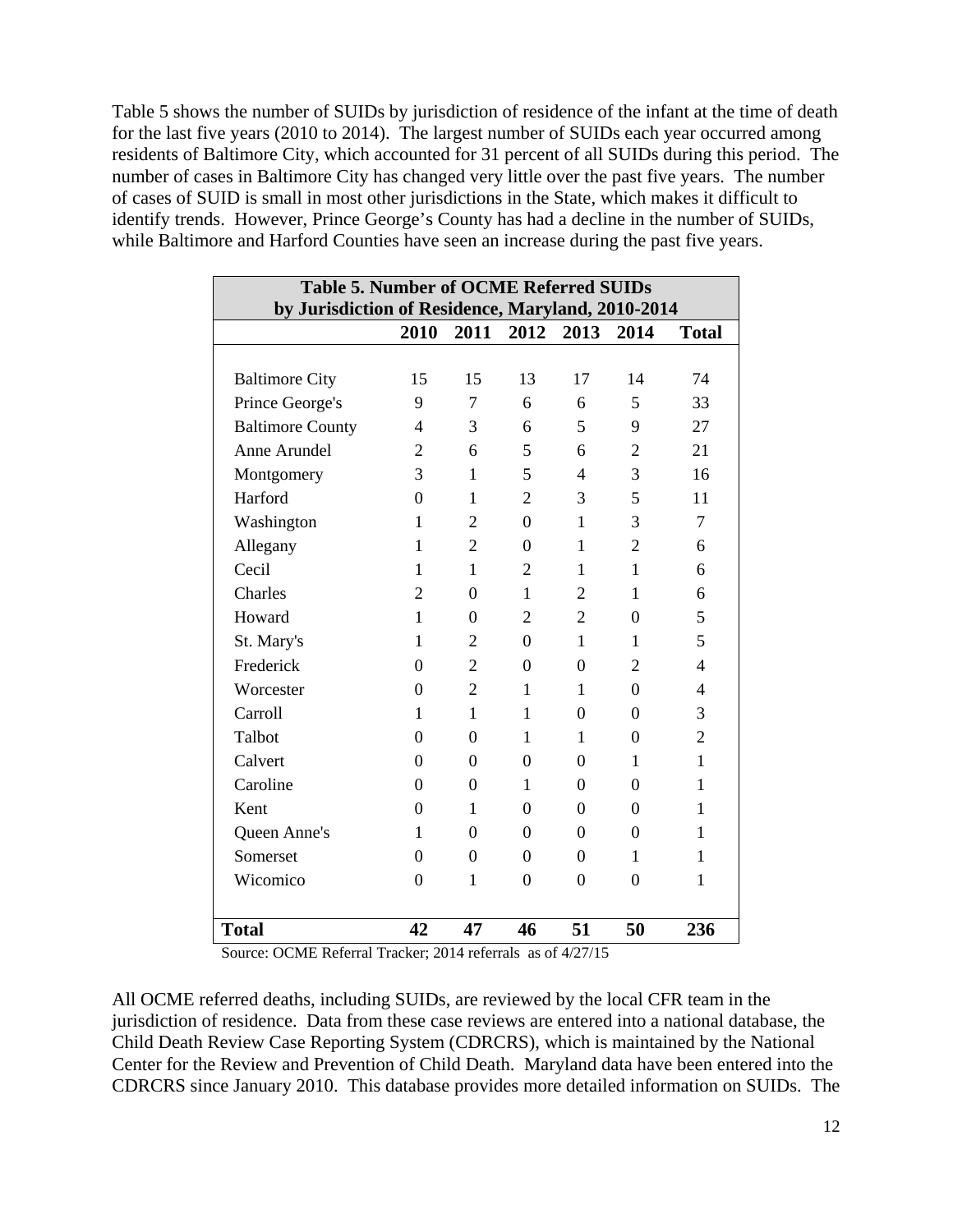OCME referred cases were linked to their case reviews in the CDRCRS based on a match of the child's name and date of death. Twenty-one (nine percent) of the 236 SUIDs from 2010 to 2014 were not found in the national database based on these criteria. Eleven of these were 2014 SUID cases which may still be under review or awaiting final data entry. The remaining 10 cases were from 2010 and 2011.

The 215 SUID cases entered into the CDRCRS database were further analyzed to determine more detailed information surrounding the deaths. Information on every item was not available for every case. The specific information may not have been known or reported. Therefore, the numbers of cases shown in Figure 13 and Figure 14 represent a minimum number of cases with a given characteristic.

Figure 13 shows incident characteristics of SUIDs in Maryland. The death was determined to be sleep-related in 198 (92 percent) of the 215 SUID cases entered into the CDRCRS database. In 105 cases (49 percent), the infant was sleeping on the same surface as an adult, child or pet (cosleeping). Thirty-five percent of the infants were found on their abdomen or side. Thirty-four percent of the infants were exposed to second-hand smoke. In 28 percent of cases, the caregiver was asleep at the time of the infant's death.



Source: OCME Referral Tracker as of 4/27/15 and CDRCRS Database as of 5/20/15.

Characteristics of the primary caregiver for the infants who died of SUID are shown in Figure 14. A biological parent was the primary caregiver in 208 (97 percent) of the cases. Forty-three percent of caregivers were receiving social services, 39 percent had a high school education or less, 34 percent were low income, and 25 percent were unemployed. Twenty-five percent of caregivers also had a history of substance abuse. In addition to the caregiver receiving social services, 50 percent of the infants were enrolled in Medical Assistance.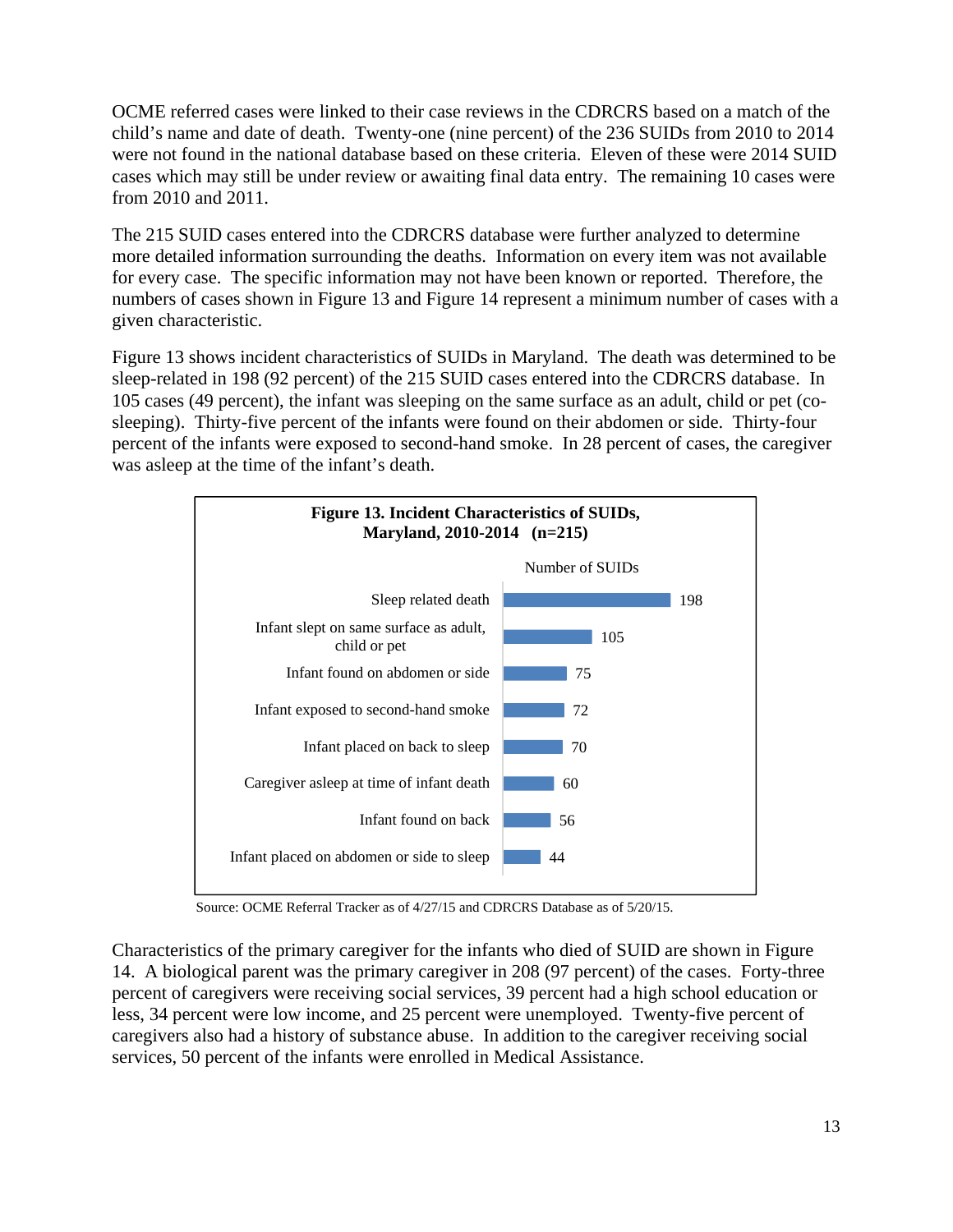

 Source: OCME Referral Tracker as of 4/27/15 and CDRCRS Database as of 5/20/15. (ii) Temporary Assistance for Needy Families (TANF)

(iii) Special Supplemental Nutrition Program for Women, Infants, and Children (WIC)

Based on these data, it appears that the number of SUIDs referred by the OCME is increasing. It is unclear if this is due to an increase in recognition and reporting of these cases, or a true increase in the number of deaths. The vast majority of these deaths are sleep-related and therefore potentially preventable if adherence to safe infant sleep practices is increased.

There is a distinct racial and ethnic disparity in SUIDs, with a disproportionate number of these deaths occurring among Black infants. Additionally, many of these families were receiving social services at the time of the infant's death. Health care providers and social service agencies should use every contact with a parent or caregiver to reinforce safe infant sleep practices.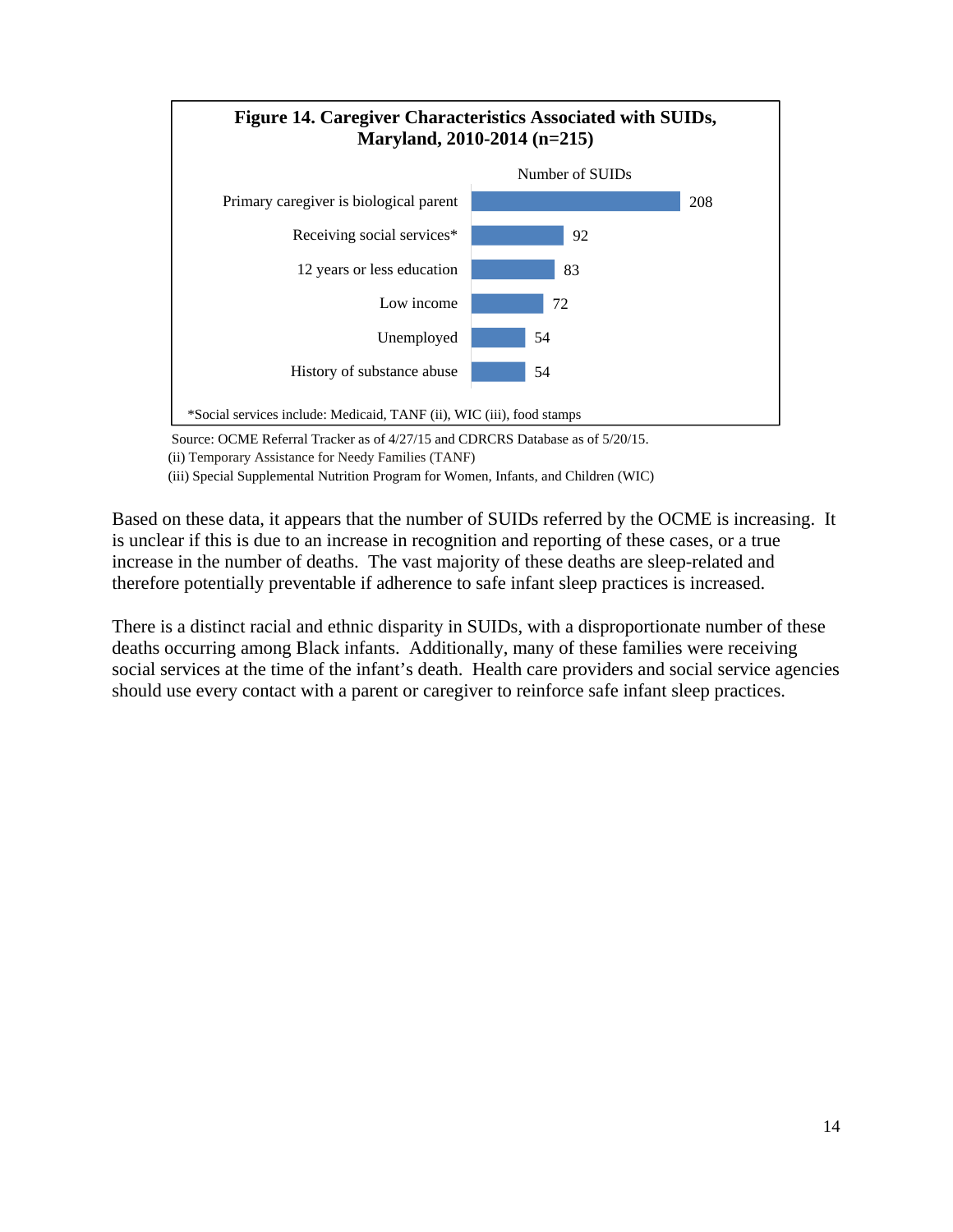#### **Summary and Recommendations**

In 2014, the OCME referred 178 unexpected child deaths for review by the Child Fatality Review Program. The number of unexpected child deaths in Maryland has decreased over the past five years. This decrease appears to be due to a drop in deaths among teens age 15 to 17, and deaths due to injury, especially MVAs. Infants under one year of age continue to account for the largest proportion of unexpected deaths. Racial and ethnic disparities persist, with a disproportionate number of these deaths occurring among non-Hispanic Black children, although the number of deaths in this group has decreased by 16 percent since 2010. With the decrease in injury deaths, Sudden Unexplained Infant Death or SUID became the leading cause of deaths referred by the OCME in the State in 2014. The vast majority of these deaths was sleep-related and involved an unsafe infant sleep environment.

In response to the 2014 review of OCME referred child deaths in Maryland, the State CFR Team puts forth the following recommendations and proposed actions:

• The State CFR Team recommends strengthening and expanding efforts to teach new parents and all caregivers about safe infant sleep practices. Specifically, the Center for Infant and Child Loss proposes working with birthing hospitals, DHMH, and other expert groups to develop model policies and best practices to teach new parents about safe sleep; providing all birthing hospitals with teaching resources; and seeking their commitment to provide comprehensive teaching for all new parents on safe sleep.

To support this effort, DHMH is directing all local CFR teams to send a letter to the hospital of birth whenever an infant sleep-related death is reviewed. This letter to hospital leadership will reinforce the need to educate new parents on safe sleep practices.

 Although teen deaths and deaths from MVAs have decreased in Maryland, MVAs continue to be a cause of child deaths, even with implementation of the graduated licensing system for new drivers. New Jersey implemented a graduated driver's license decal provision in 2010. This additional initiative resulted in a sustained decline in MVA rates among drivers under age 21 during the first two years of the program.<sup>1</sup> The State CFR Team recommends implementing a similar provision that would require all drivers holding a provisional license to display a reflective decal on both front and back license plates of the vehicle they are operating to decrease teen motor vehicle accidents. The American Academy of Pediatrics Maryland Chapter will lead this effort.

<sup>&</sup>lt;sup>1</sup> Allison Curry et al., "Long-term changes in crash rates after introduction of a graduated driver licensing decal provision," Am J Prev Med, 48 (2015):121.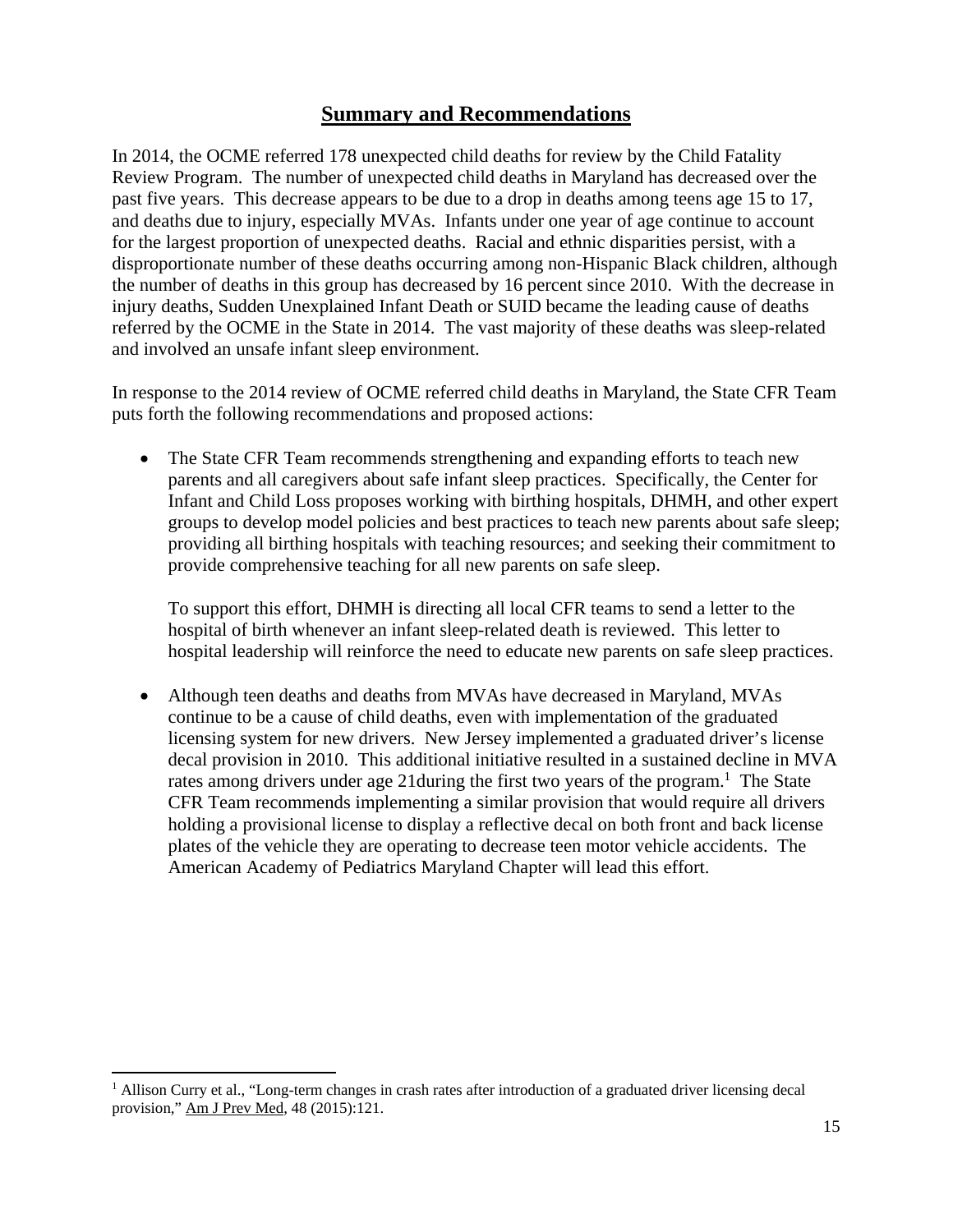### **Appendix A: 2014 State Child Fatality Review Team Members**

Health-General Article §5-703(a), Annotated Code of Maryland provides that the State Team shall be a multidisciplinary and multiagency review team, composed of at least 25 members, including:

- (1) Attorney General Betty Stemley, JD, designee
- (2) Chief Medical Examiner Ling Li, MD, designee
- (3) Secretary of Human Resources Vernice McKee, LGSW, designee
- (4) Secretary of Health and Mental Hygiene Ilise Marrazzo, RN, BSN, MPH, designee
- (5) State Superintendent of Schools Lynne Muller, PhD, designee
- (6) Secretary of Juvenile Services Jenny Maehr, MD, designee
- (7) Special Secretary for Children, Youth and Families permanent vacancy due to the sunset of the Office for Children, Youth, and Families in 2005.
- (8) Secretary of State Police Lt. Joseph Gamble, designee
- (9) President of the State's Attorneys' Association Ernest Reitz, JD, designee
- (10) Chief of the Division of Vital Records Hal Sommers, MA, designee
- (11) A Representative of the State SIDS Information and Counseling Program LaToya Bates, LCSW-C, Director, Center for Infant and Child Loss
- (12) Director of the Behavioral Health Administration David Putsche, designee
- (13) Two pediatricians with experience in diagnosing and treating injuries and child abuse and neglect, appointed by the Governor from a list submitted by the state chapter of the American Academy of Pediatrics –

Richard Lichenstein, MD, FAAP Wendy Lane, MD, MPH, FAAP

(14) Eleven members of the general public with interest or expertise in child safety and welfare, appointed by the Governor, including child advocates, CASA volunteers, health and mental health professionals, and attorneys who represent children –

 Tim C. Allen Mary C. Gentile, LCSW-C Judith Kandel, CRNP Roger Lerner, JD Laurel Moody, RN, MS Danee' Moran, MA John Rusinko, MSW Martha R. Tuthill Anntinette Williams, LICSW

Two general public vacancies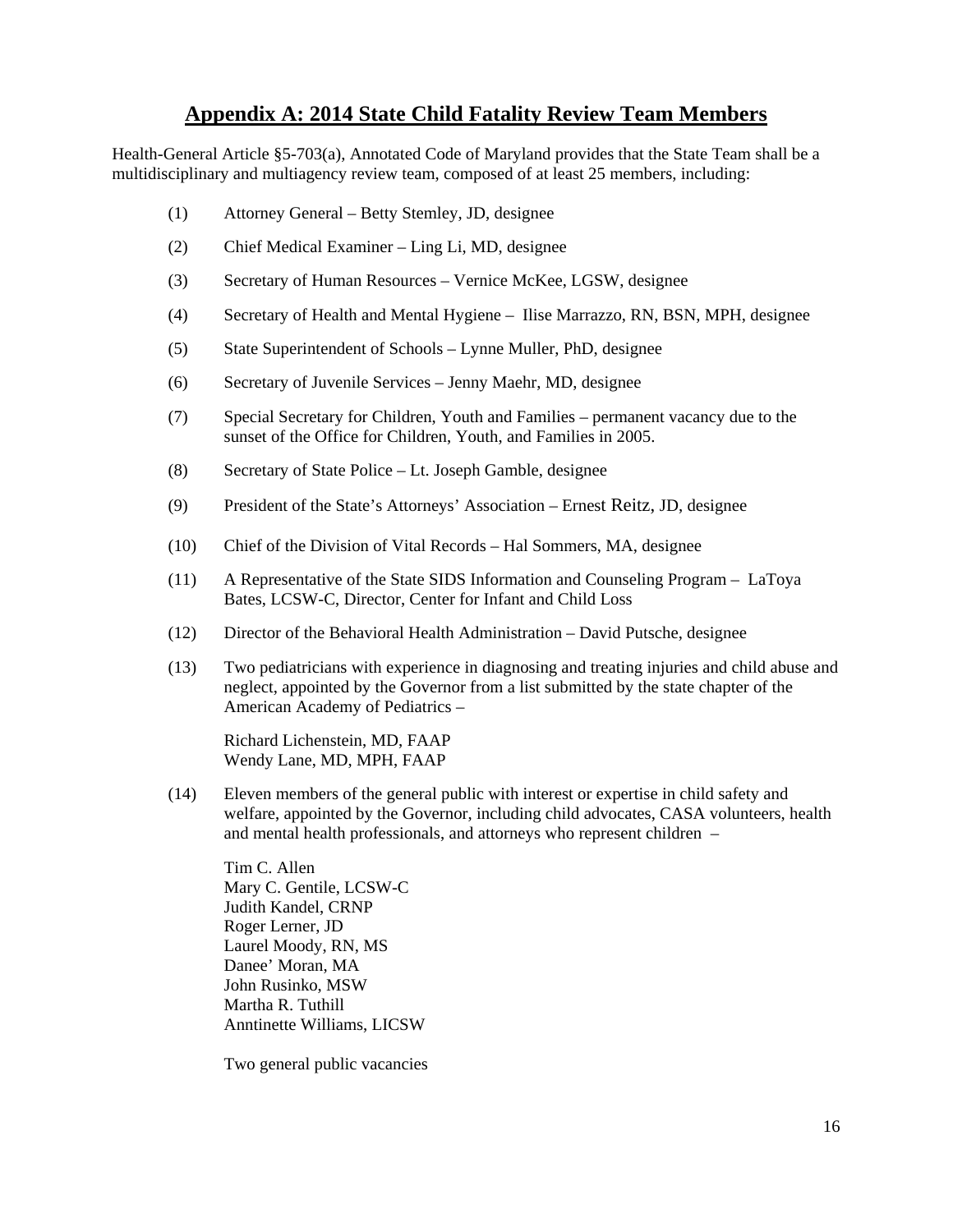### **Appendix B: Duties of the State Child Fatality Review Team**

Health-General Article, §5-704 (b), sets forth the State CFR Team's 13 duties. To achieve its purpose the State Team shall:

- 1) Undertake annual statistical studies of the incidence and causes of child fatalities in the State, including an analysis of community and public and private agency involvement with the decedents and their families before and after the deaths.
- 2) Review reports from local teams.
- 3) Provide training and written materials to the local teams established under §5-705 of this subtitle to assist them in carrying out their duties, including model protocols for the operation of local teams.
- 4) In cooperation with local teams, develop a protocol for child fatality investigations, including procedures for local health departments, law enforcement agencies, local medical examiners, and local departments of social services, using best practices from other states and jurisdictions.
- 5) Develop a protocol for the collection of data regarding child deaths and provide training to local teams and county health departments on the use of the protocol.
- 6) Undertake a study of the operations of local teams, including the State and local laws, regulations, and policies of the agencies represented on the local teams, recommend appropriate changes to any regulation or policy needed to prevent child deaths, and include proposals for changes to State or local laws in the annual report required by paragraph (12) of this subsection.
- 7) Consider local and statewide training needs, including cross-agency training and service gaps, and make recommendations to member agencies to develop and deliver these training needs.
- 8) Examine confidentiality and access to information laws, regulations, and policies for agencies with responsibilities for children, including health, public welfare, education, social services, mental health, and law enforcement agencies, recommend appropriate changes to any regulations and policies that impede the exchange of information necessary to protect children from preventable deaths, and include proposals for changes to statutes in the annual report required by paragraph (12) of this subsection.
- 9) Examine the policies and procedures of the State and local agencies and specific cases that the State team considers necessary to perform its duties under this section, in order to evaluate the extent to which State and local agencies are effectively discharging their child protection responsibilities in accordance with:
	- i) The State plan under 42 U.S.C. § 5106a(b);
	- ii) The child protection standards set forth in 42 U.S.C. § 5106a(b); and
	- iii) Any other criteria that the State Team considers important to ensure the protection of children.
- 10) Educate the public regarding the incidence and causes of child deaths, the public role in preventing child deaths, and specific steps the public can undertake to prevent child deaths.
- 11) Recommend to the Secretary any regulations necessary for its own operation and the operation of the local teams.
- 12) Provide the Governor, the public, and subject to § 2-1246 of the State Government Article, the General Assembly with annual written reports, which shall include the State Team's findings and recommendations.
- 13) In consultation with local teams:
	- i) Define "near fatality;" and
	- ii) Develop procedures and protocols that local teams and the State Team may use to review cases of near fatality.